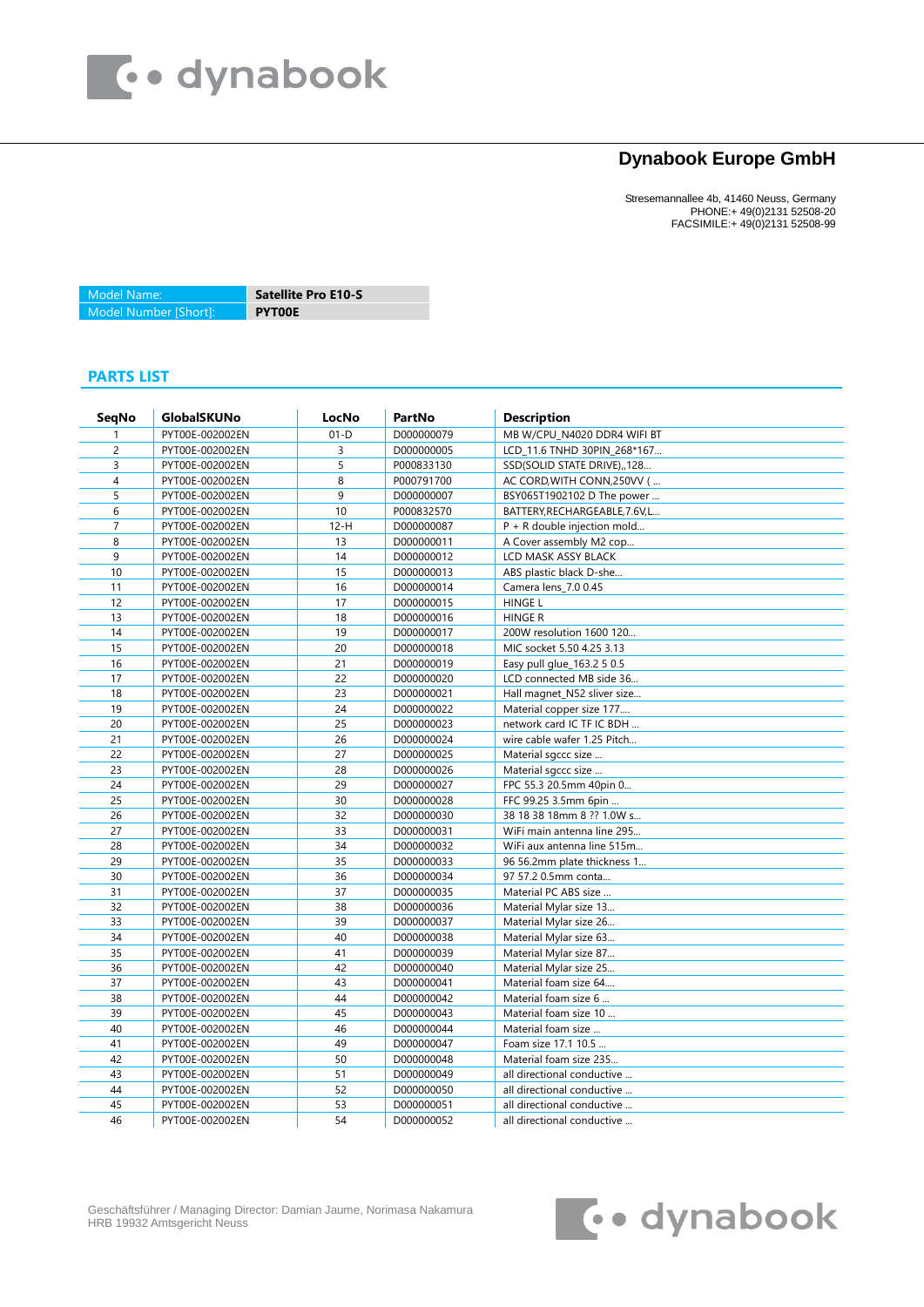## **Too dynabook**

| 47 | PYT00E-002002EN | 55 | D000000053 | all directional conductive  |
|----|-----------------|----|------------|-----------------------------|
| 48 | PYT00E-002002EN | 56 | D000000054 | Material conductive clot    |
| 49 | PYT00E-002002EN | 57 | D000000055 | conductive cloth size 5     |
| 50 | PYT00E-002002EN | 58 | D000000056 | irregular material condu    |
| 51 | PYT00E-002002EN | 59 | D000000057 | conductive cloth size 5     |
| 52 | PYT00E-002002EN | 60 | D000000058 | Material conductive clot    |
| 53 | PYT00E-002002EN | 61 | D000000059 | Black gasket size 5 5 3     |
| 54 | PYT00E-002002EN | 62 | D000000060 | Material Black gasket s     |
| 55 | PYT00E-002002EN | 63 | D000000061 | heat dissipation silicone q |
| 56 | PYT00E-002002EN | 64 | D000000062 | Material Black gasket siz   |
| 57 | PYT00E-002002EN | 65 | D000000063 | Material PC size 5 5        |
| 58 | PYT00E-002002EN | 66 | D000000070 | FOAM 20 20 1.0              |
| 59 | PYT00E-002002EN | 67 | D000000071 | MYLAR SIZE 17 7 0.3MM       |
| 60 | PYT00E-002002EN | 68 | D000000072 | ACETATE CLOTH 20 5 0.1MM    |
| 61 | PYT00E-002002EN | 69 | D000000073 | ACETATE CLOTH 12 5 0.2MM    |
| 62 | PYT00E-002002EN | 70 | D000000074 | Foam 10 6 3.5mm             |
| 63 | PYT00E-002002EN | 71 | D000000075 | Foam 15 5 3.0mm             |

## **DRAWING**



|                 | Name         |
|-----------------|--------------|
|                 | Al foil      |
|                 | Cover        |
| 15              | Cover Rubber |
| S <sub>01</sub> | Screw        |